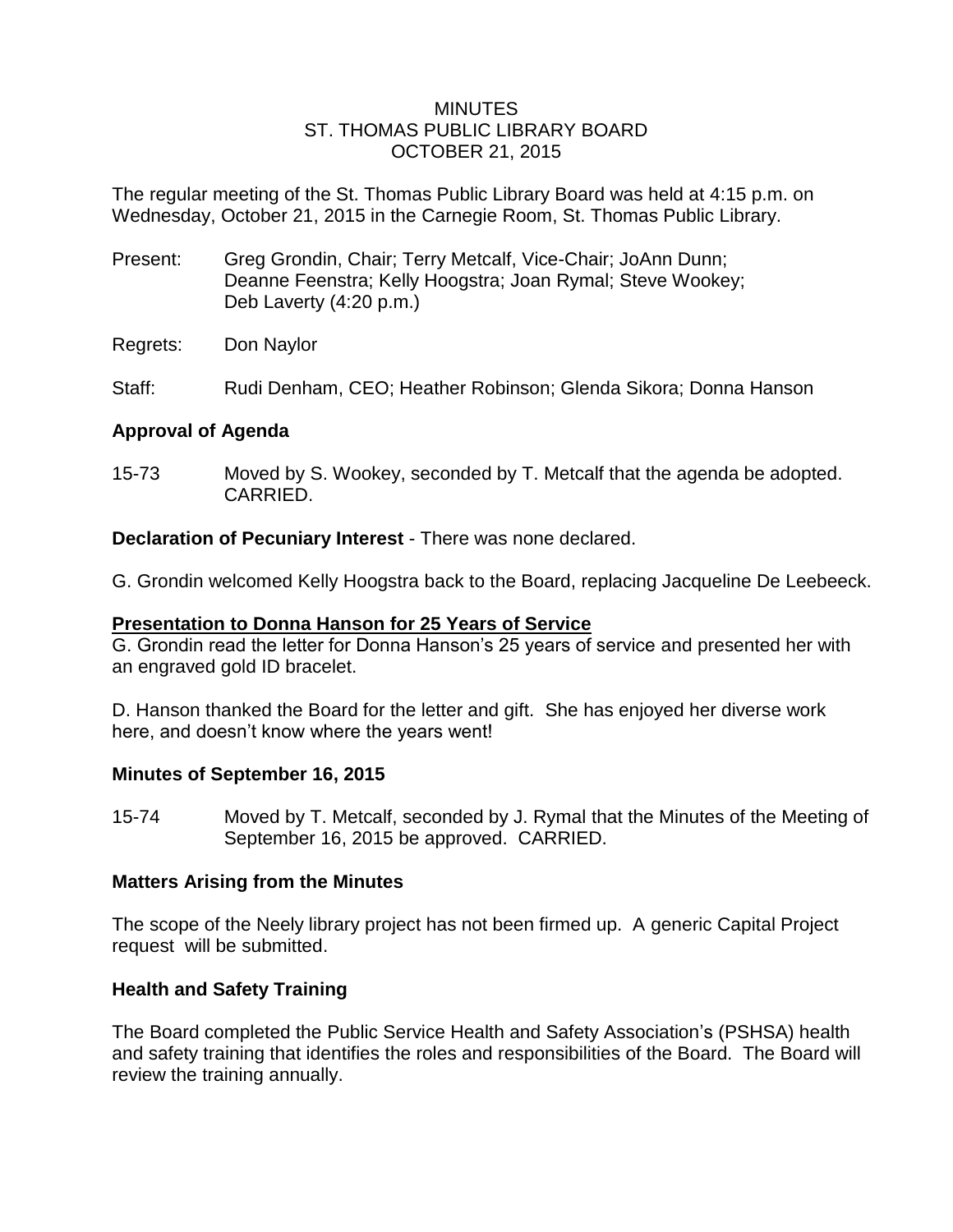It was felt that the only way the library could improve our Health and Safety Program was to keep the board better informed. Joint Health and Safety Committee minutes and a report will be provided quarterly.

### **Reports - Staff**

CEO's Report - Received for information.

#### CEO Update

The CEO reported that the library receives the largest portion of our materials from Library Services Centre (LSC). The CEO advised that she was asked by Michael Monahan, the Executive Director, if she would agree to serve on the LSC Board. She asked for the Board's support. If elected, her three year term begins in November.

The work on extending the landing at the front of the library will be done the week of November 9, 2015.

Library Activities Public Services Librarian Report - Received for information.

A donor event will be held the evening of December 5, 2015. If members are able to donate items for gift baskets, please advise the CEO.

- 15-75 Moved by T. Metcalf, seconded by K. Hoogstra that the St. Thomas Public Library Board approve the closing of the Children's and Teens' Services Department on Friday, October 30, 2015 at 4 p.m. in order to prepare for the annual Haunted Library. CARRIED.
- 15-76 Moved by J. Dunn, seconded by D. Laverty that the St. Thomas Public Library Board approve the closing for a Staff Development Day on Thursday, November 26, 2015. CARRIED.

Systems and Public Services Librarian Report – Received for information.

Self-Serve Lending Service – Received for information.

The CEO advised that S. Macintyre will investigate the terms of the warranty.

15-77 Moved by T. Metcalf, seconded by J. Rymal that the St. Thomas Public Library Board approve the purchase of two self-serve library lending kiosks in 2016. CARRIED.

Extended Loan Period in December 2015 – Received for information.

15-78 Moved by J. Dunn, seconded by D. Laverty that the St. Thomas Public Library Board approve a six week loan period for all items, EXCEPT Fast Films, Express Reads, DVDs, and Videogames checked out between November 23rd and December 19<sup>th</sup>, 2015. CARRIED.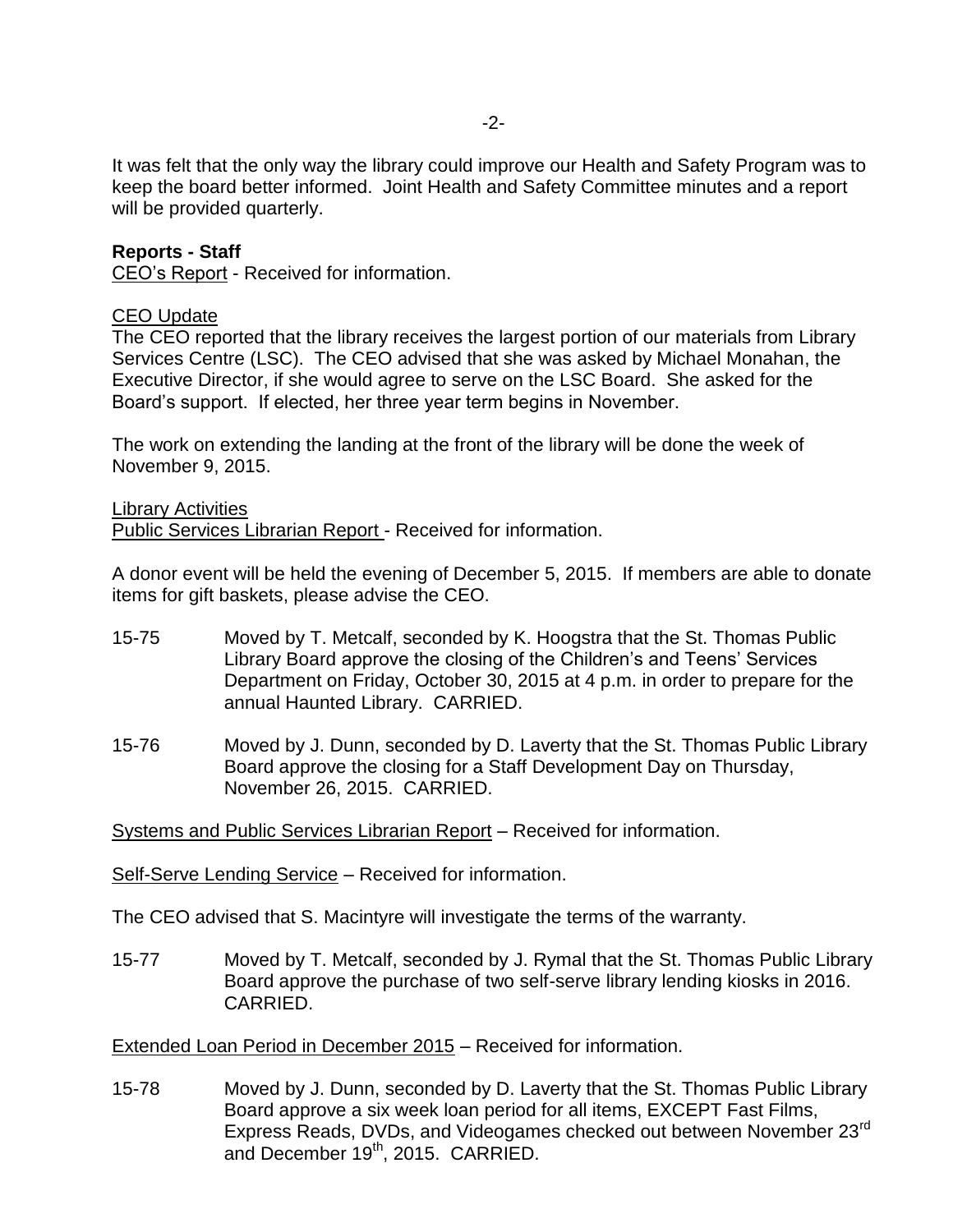Outreach and Community Development Librarian Report - Received for information.

Community Profile – Distributed and received for information.

Friends Book Sales Report – April 2015 - Received for information.

Friends Liaison Report - April 2015 - Received for information.

### **Reports - Standing Committees** Finance

Revenue and Expenditure Statement – September 30, 2015 – Received for information.

15-79 Moved by T. Metcalf, seconded by J. Rymal that the St. Thomas Public Library Board approve the Revenue and Expenditure Statement January to September 30, 2015. CARRIED.

Trust Funds Report – September 30, 2015 – Received for information.

15-80 Moved by T. Metcalf, seconded by D. Feenstra that the St. Thomas Public Library Board approve the Trust Funds report of September 30, 2015. CARRIED.

Finance Meeting Minutes – October 1, 2015 – Received for information.

15-81 Moved by T. Metcalf, seconded by J. Dunn that the St. Thomas Public Library Board approve the Finance Meeting Minutes of October 1, 2015. CARRIED.

2016 Draft Operating Budget – Received for information.

15-82 Moved by T. Metcalf, seconded by S. Wookey that the St. Thomas Public Library Board approve the amended 2016 Draft Operating Budget and report a surplus in Salaries and Benefits to the City. CARRIED.

2016 Capital Project Proposal – Library Expansion – Received for information.

15-83 Moved by T. Metcalf, seconded by J. Dunn that the St. Thomas Public Library Board approve the 2016 Capital Project Proposal of the Library Expansion. CARRIED.

2016 Capital Project Proposal – Elevator – Received for information.

15-84 Moved by T. Metcalf, seconded by J. Dunn that the St. Thomas Public Library Board approve the 2016 Capital Project Proposal for the elevator in the amount of \$125,000. CARRIED.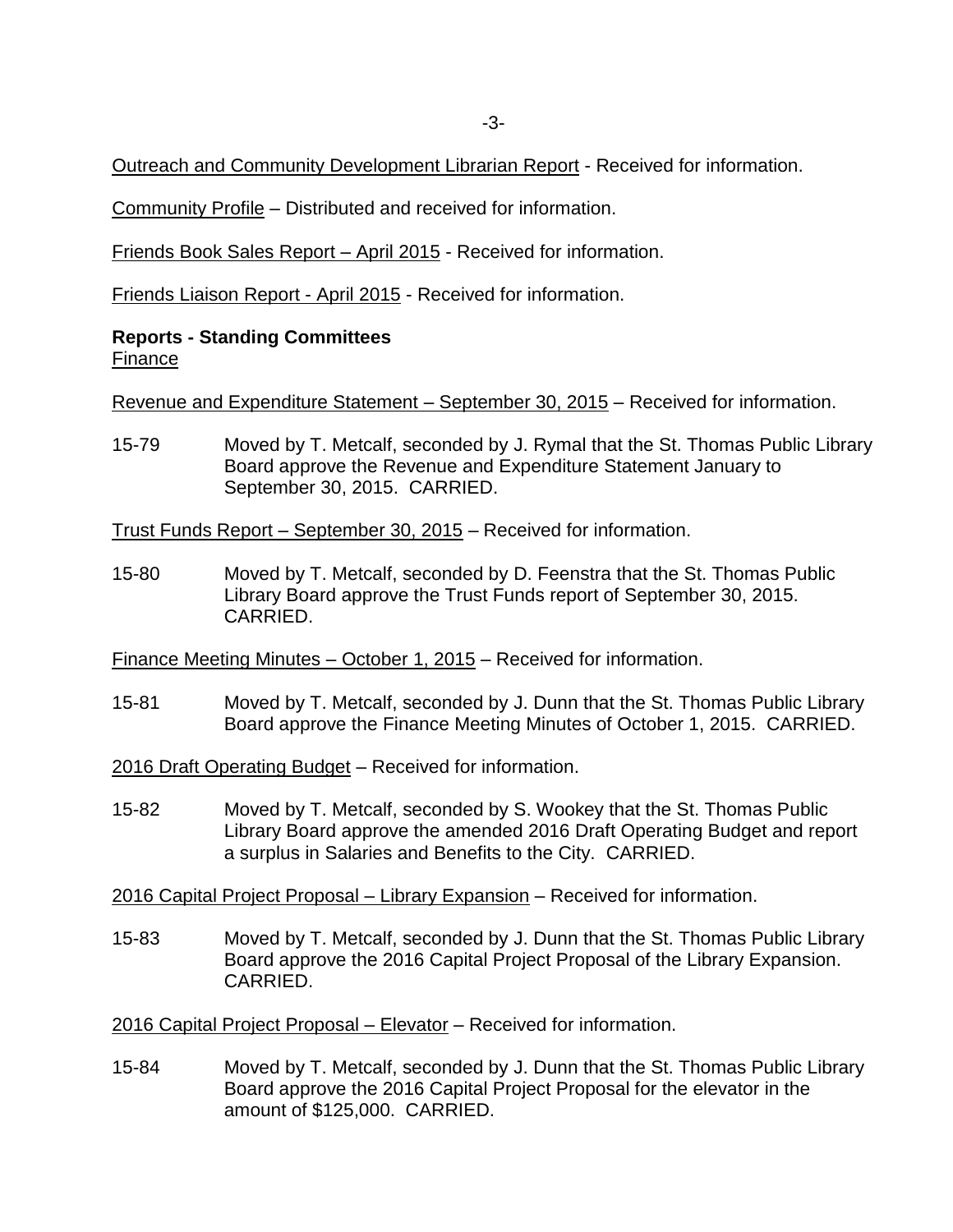## Southern Ontario Library Service

T. Metcalf advised that there will be a Trustee meeting on Saturday, November 7, 2015 in Ingersoll. Please advise T. Metcalf if you would like to attend.

Personnel – There was no report.

Fundraising and Public Relations – There was no report.

Federation of Ontario Public Libraries – There was no report.

### **Correspondence**

City of St. Thomas – Library Board Appointment – Kelly Hoogstra – Received for information.

Ministry of Citizenship, Immigration and International Trade – June Callwood Outstanding Achievement Award for Voluntarism in Ontario – Received for information.

### **Policies**

Library Services – Collection Management Policy – Received for information.

15-85 Moved by J. Rymal, seconded by S. Wookey that the St. Thomas Public Library Board approve the Library Services – Collection Management policy. CARRIED.

Library Services – Privacy Statement Policy – Received for information.

15-86 Moved by T. Metcalf, seconded by J. Dunn that the St. Thomas Public Library Board approve the Library Services – Privacy Statement policy. CARRIED.

Library Services – Information and Readers' Advisory Services Policy – Received for information.

15-87 Moved by T. Metcalf, seconded by S. Wookey that the St. Thomas Public Library Board approve the Library Services – Information and Readers' Advisory Services policy. CARRIED.

Finance – Purchasing Policy – Received for Information.

15-88 Moved by K. Hoogstra, seconded by S. Wookey that the St. Thomas Public Library Board approve the Finance – Purchasing policy. CARRIED.

Financial – Sponsorship Policy – Received for information.